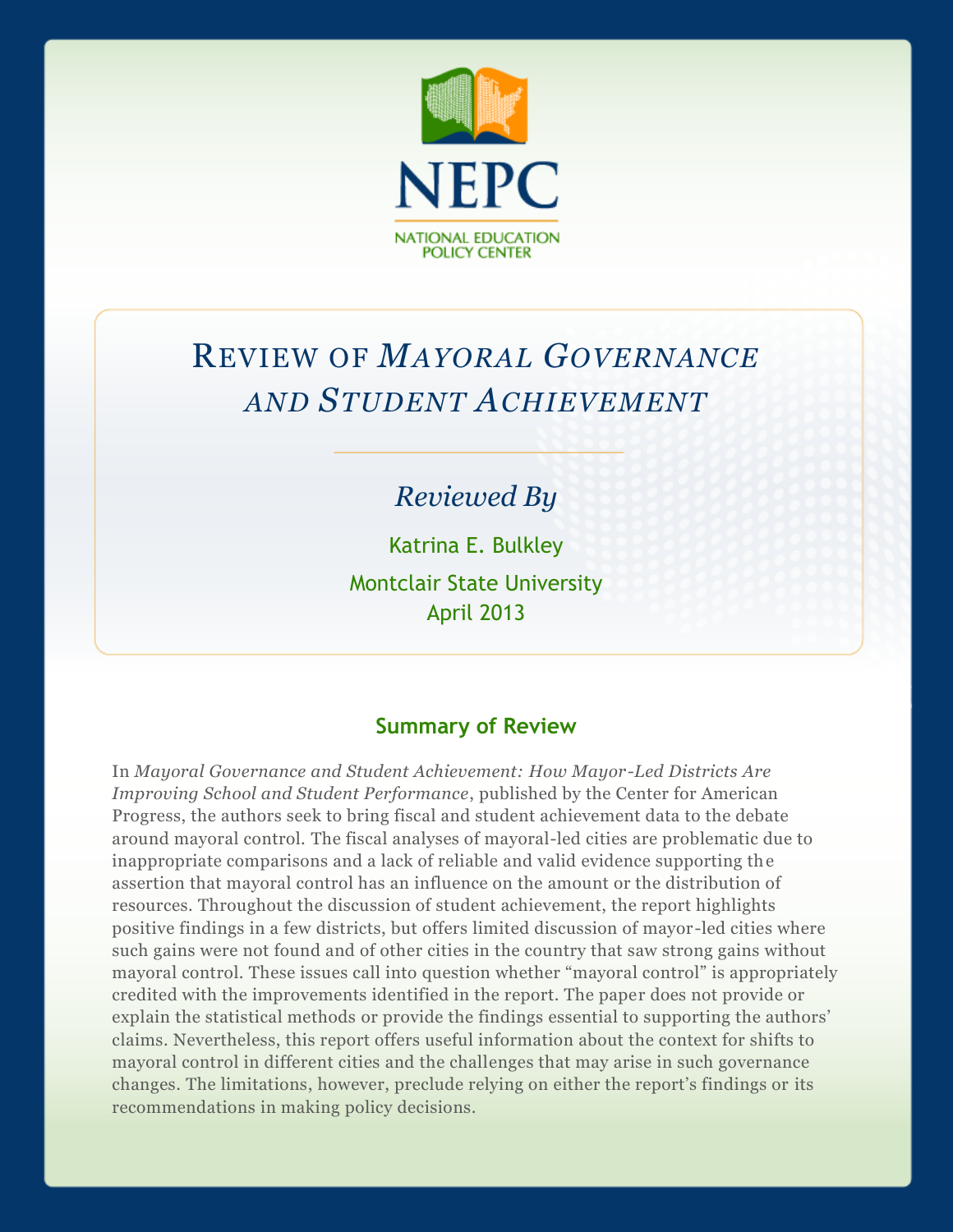**Kevin Welner** *Project Director*

**William Mathis** *Managing Director*

## **Erik Gunn**

*Managing Editor*

### **National Education Policy Center**

**School of Education, University of Colorado Boulder, CO 80309-0249 Telephone: (802) 383-0058**

**Email: NEPC@colorado.edu http://nepc.colorado.edu**

**Publishing Director: Alex Molnar**



This is one of a series of Think Twice think tank reviews made possible in part by funding from the Great Lakes Center for Education Research and Practice. It is also available at http://greatlakescenter.org.

*This material is provided free of cost to NEPC's readers, who may make non-commercial use of the material as long as NEPC and its author(s) are credited as the source. For inquiries about commercial use, please contact NEPC at nepc@colorado.edu.*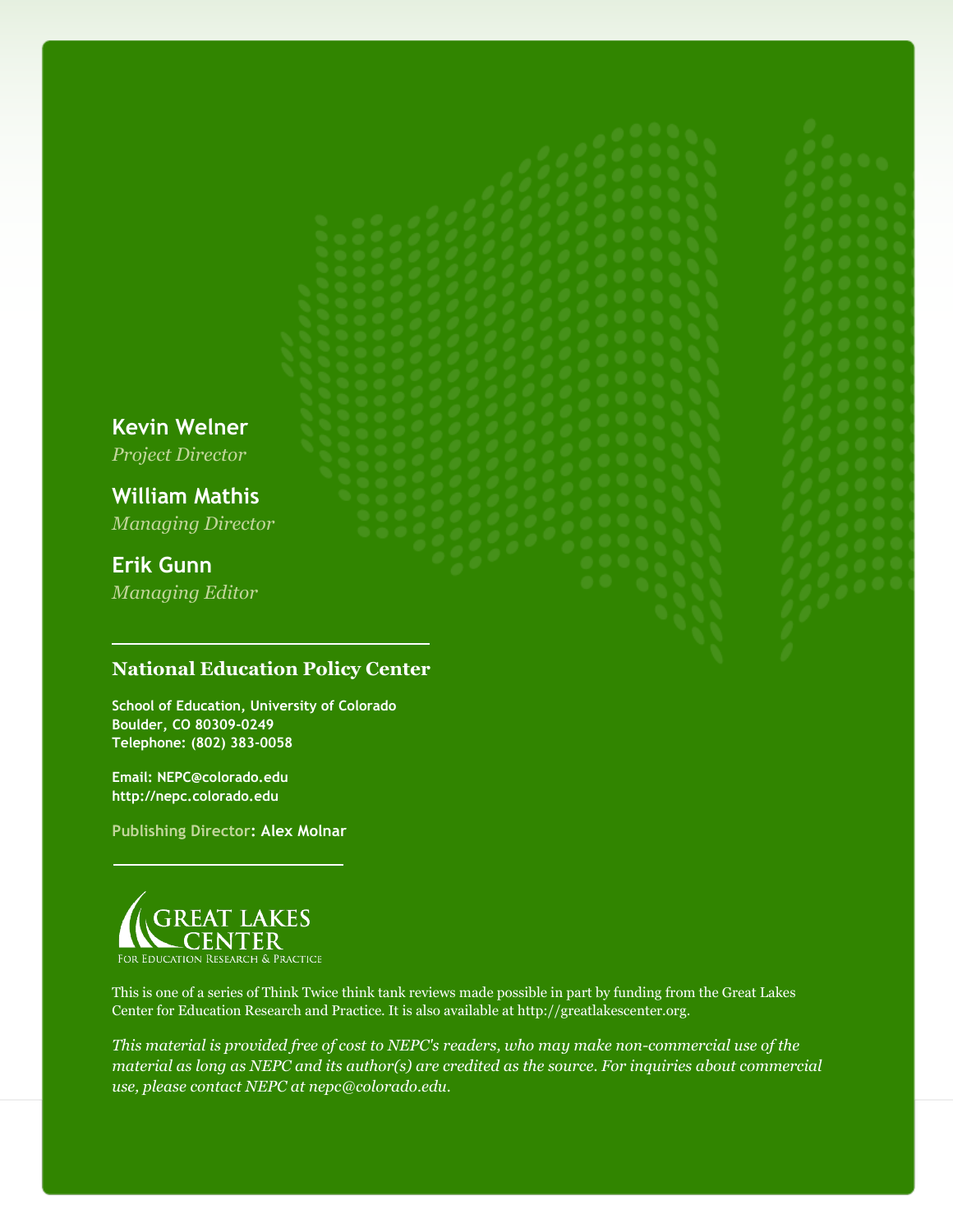## REVIEW OF *MAYORAL GOVERNANCE AND STUDENT ACHIEVEMENT*

*Katrina E. Bulkley, Montclair State University*

#### **I. Introduction**

In recent years, a number of high profile cities—including New York City, Chicago, and Philadelphia—have seen shifts away from elected local school boards and towards substantial formal control by mayors. In *Mayoral Governance and Student Achievement: How Mayor-Led Districts are Improving School and Student Performance*, written by Kenneth Wong and Francis Chen and published by the Center for American Progress, the authors seek to bring data-based findings to the fiscal and student achievement issues central to the debate around mayoral control.<sup>1</sup>

This report includes a discussion of the context for the shift to mayoral control, and some of the logistical and political challenges faced by those interested in seeing specific districts move in this direction. The authors emphasize that mayoral control provides clearer and more focused governance and accountability for public education and school performance. This form of accountability is described as an important contrast to elected school boards that have problems such as, "fragmented centers of power that tend to look after the interests of their own specific constituencies" (p. 6).

The core of the report is a set of descriptive findings surrounding the relationship between mayoral control and fiscal performance and student achievement outcomes in a small set of cities. These analyses include comparisons with national school finance data, state assessment data, and data from the NAEP (National Assessment of Educational Progress).

### **II. Findings and Conclusions of the Report**

#### **Finance and Resource Allocation**

The report suggests that mayor-led districts may see both greater resources and more "strategic allocation" of resources. Two core findings in the report relate to the overall fiscal resources available to mayor-led districts and the sources of that funding. First, they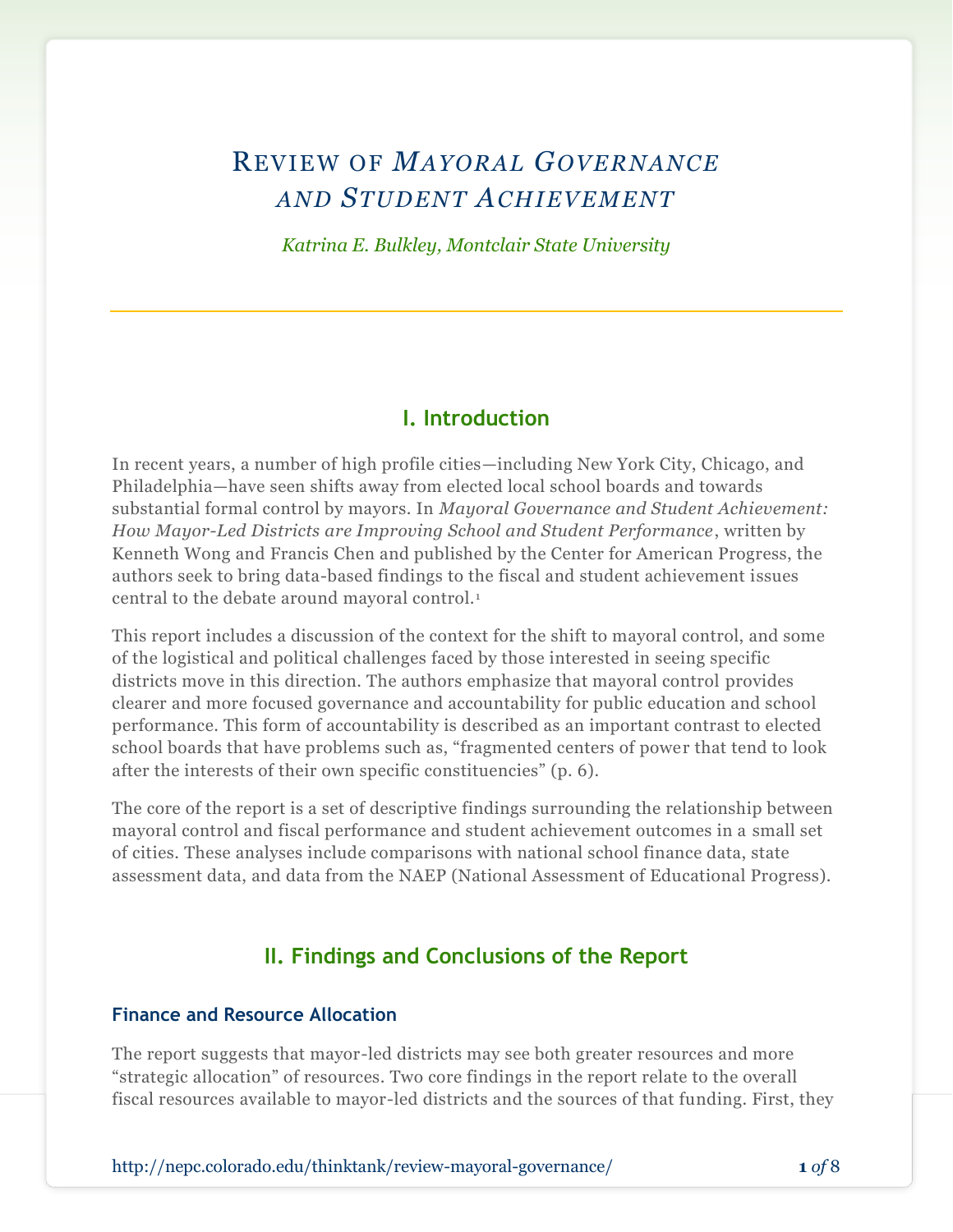argue that, "Mayoral-led districts raise a higher level of current revenue in public education on a per-pupil bases compared to other districts" (p. 13), and second, that these districts have "a larger percentage of revenue from state sources, and a smaller percentage of funding from local sources" (p. 2).

In addition to discussion of overall revenue, the report presents data related to resource allocations in mayor-led districts. For example, the report finds that mayor-led districts spend more on instruction and support services, and that, "The education mayor tends to make investments that support smaller class sizes while maintaining sufficient administrative capacity in the central office" (p. 14).

#### **Student Achievement**

The report gives substantial attention to analyses of student achievement. The report finds that, "Over the past decade, mayoral-control school districts have generally improved district-wide performance relative to average school district performance statewide" (p. 2). Specifically, they identify five districts that saw "substantial improvement in narrowing the student achievement gap within their states" (p. 2) and four that "showed progress on some academic measures" (p. 2).

National level results are also presented, with the report finding positive gains relative to the average for center-city districts. In particular, the report presents findings that show gains in specific cities. The final analyses focuses on three states—New York, Illinois, and Massachusetts—and reports benefits of mayoral control, especially in New York City.

## **III. The Report's Rationale for Its Findings and Conclusions**

#### **Finance and Resource Allocation**

The basis for the argument that mayor-led district have more resources, including a greater percentage of funding from their states, is based on an analysis of national funding data from 2006-2007. The report identifies 10 medium to large districts that were "mayorled" at this time and compare those districts to all city districts nationally in which greater than 30% of students qualify for free or reduced-price lunch. In some analyses, they further break down these comparisons by district size.

#### **Student Achievement**

The report offers a number of analyses related to student achievement. One set of analyses involves comparisons between gains in student achievement in specific cities on state assessments relative to average state assessment score. Another examines changes in NAEP results for those cities that have participated in NAEP's Trial Urban District Assessment (TUDA). For the four mayor-led districts that have participated in the TUDA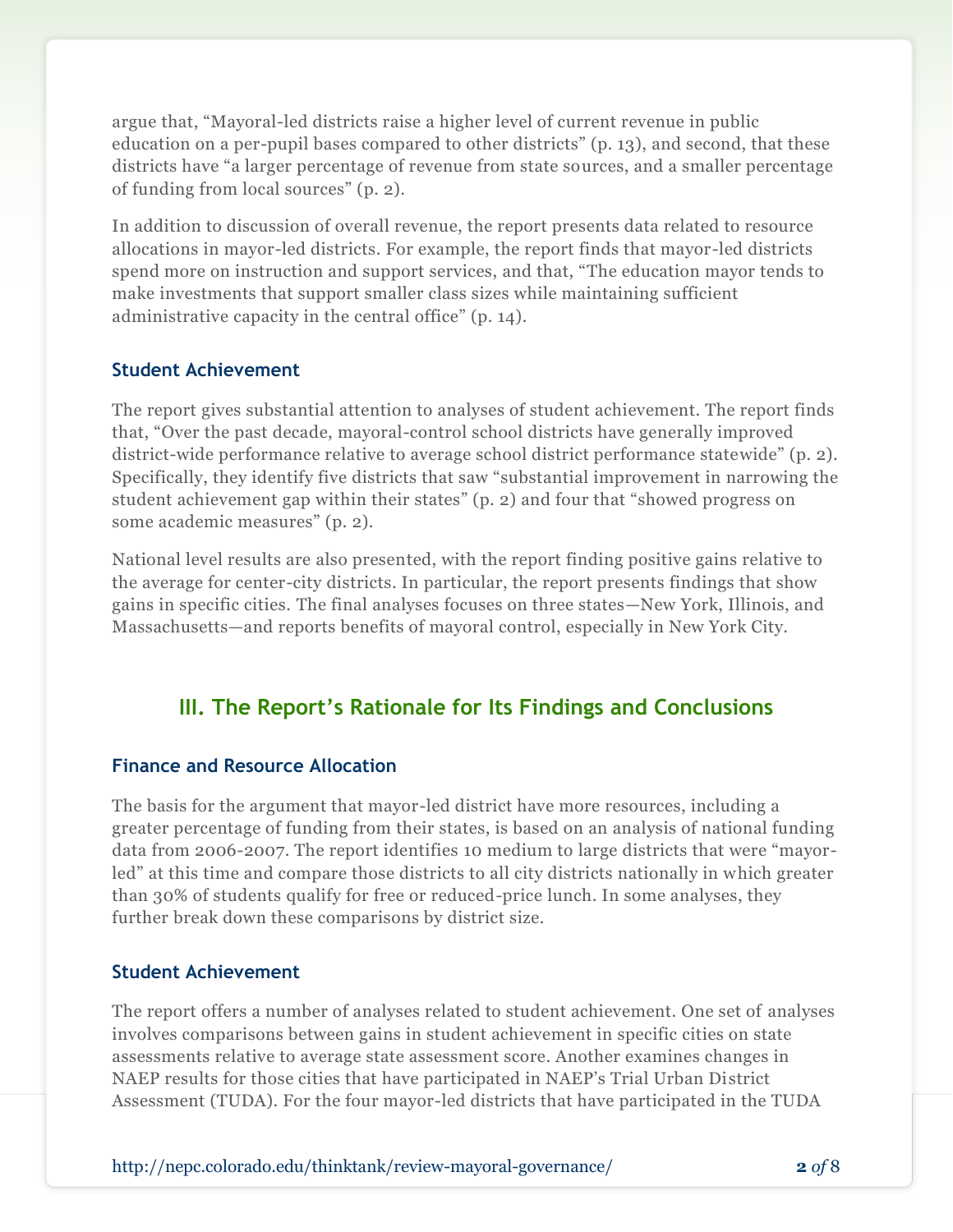since 2003, gains relative to the average for center-city districts were largely positive. The report presents numerous tables of descriptive statistics. The final chapter alludes to results from multivariate analyses looking at three specific states—Illinois, Massachusetts, and New York—and includes school-level data.

### **IV. The Report's Use of Research Literature**

The report draws primarily on journalistic and advocacy accounts related to mayoral control and specific mayor-led districts. While a small number of research-based books are cited (including one of the authors), no peer reviewed journals appear in the endnotes. Notably absent are citations to research that examines finances or student achievement.

#### **V. Review of the Report's Methods**

Assessing the impacts of a reform such as mayoral control is an inherently challenging task. For one, as noted in the report, the number of districts engaged in such reforms and included in the analysis is quite small. Second, the links between a change in who is running a system and the effects on day-to-day classroom practices are difficult to identify and track. Many of the findings don't actually show strong or relevant correlations between districts under mayoral control and the desired outcomes yet are presented in such a way as to suggest that the improvements are a result of the change in governance structure. Little support is provided to justify such inferences.

The report does not cite sources for the authors' data and the methods section is limited to one page in the appendix. Thus, the reader cannot confirm such claims, such as mayoral controlled districts have more money.

#### **Finance and Resource Allocation**

The findings that the specific 10 districts identified for this analysis have higher average revenue levels and a higher percent of funding coming from state sources than other districts in the country are technically accurate. The report fails to mention, however, that the 10 mayor-led districts in the analysis are from states that have above average per-pupil spending. Seven of the districts included in the analysis are in the 10 highest-spending states (see Table 1). Without appropriate comparisons to other districts within the same states, the implication that the higher funding of these districts is linked with mayoralcontrol is problematic. As well, since the fiscal data offered are for one year only, there is no evidence offered that the districts in question saw an *increase* in financial support following a shift to mayoral control.

While the mayoral led districts had a higher spending average than their states, it is not nearly of the magnitude of that found in the report. As well, the data in Table 1 do not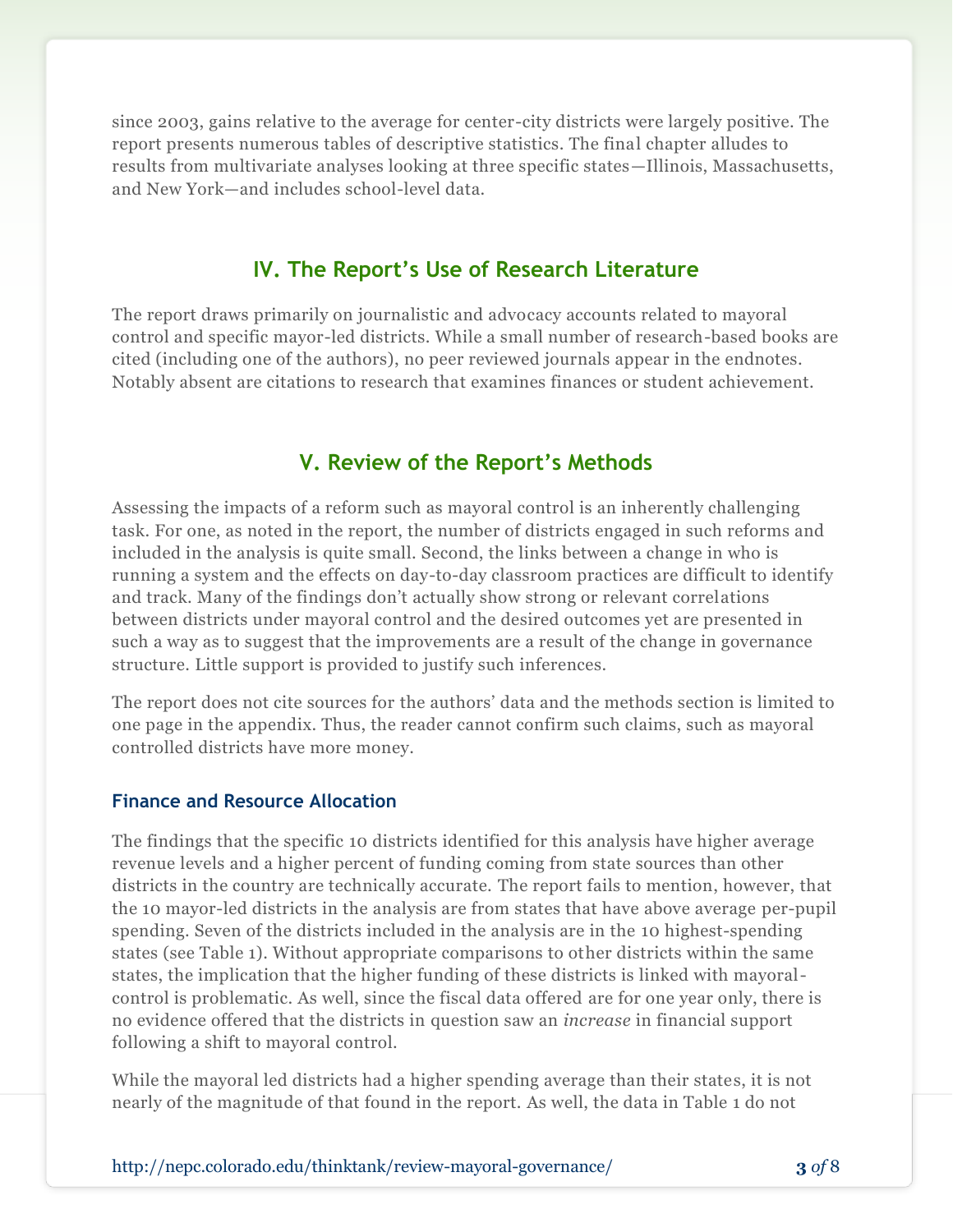control for common reasons for increased expenditures in large cities, such as high percentages of students who qualify for additional state or federal funding due to poverty, status as English Language Learners, etc. The comparisons to national data rather than to state level spending combined with additional revenue sources (such as categorical aid) may explain much, if not all, of the reported variation.

| <b>Mayor-Led City</b>                       | <b>State</b>   | <b>State Average</b><br><b>Current</b><br><b>Expenditures</b><br>Spending 2006-<br>2007* | <b>State Rank on</b><br>Average<br><b>Current</b><br><b>Expenditures</b><br>2006-2007* | <b>Current</b><br><b>Expenditures</b><br>per pupil for<br>those districts<br>among the 100<br>largest** |
|---------------------------------------------|----------------|------------------------------------------------------------------------------------------|----------------------------------------------------------------------------------------|---------------------------------------------------------------------------------------------------------|
| <b>Boston</b>                               | <b>MA</b>      | \$12,857                                                                                 | 7                                                                                      | \$19,435                                                                                                |
| Chicago                                     | IL             | \$9,596                                                                                  | 21                                                                                     | \$9,666                                                                                                 |
| Cleveland                                   | <b>OH</b>      | \$9,940                                                                                  | 18                                                                                     | \$11,383                                                                                                |
| <b>Harrisburg</b>                           | PA             | \$10,905                                                                                 | 14                                                                                     | \$12,429                                                                                                |
| <b>Hartford</b>                             | <b>CT</b>      | \$13,659                                                                                 | 3                                                                                      | \$16,574                                                                                                |
| <b>New Haven</b>                            | <b>CT</b>      | \$13,659                                                                                 | 3                                                                                      | \$15,633                                                                                                |
| <b>New York City</b>                        | <b>NY</b>      | \$15,546                                                                                 | $\overline{2}$                                                                         | \$16,443                                                                                                |
| Providence                                  | R <sub>l</sub> | \$13,453                                                                                 | 5                                                                                      | \$14,094                                                                                                |
| <b>Trenton</b>                              | <b>NJ</b>      | \$16,163                                                                                 | $\mathbf{1}$                                                                           | \$21,906                                                                                                |
| Yonkers                                     | <b>NY</b>      | \$15,546                                                                                 | $\overline{2}$                                                                         | \$17,876                                                                                                |
| <b>National Median for</b><br><b>States</b> |                | \$9,102                                                                                  |                                                                                        |                                                                                                         |
| Average                                     |                | \$13,132                                                                                 |                                                                                        | \$15,544                                                                                                |

#### **Table 1. Current Spending in Mayor-Led Cities in Relation to State Spending and State Spending Rank**

Sources:

\*State averages and state rank: http://nces.ed.gov/programs/digest/d09/tables/dt09\_183.asp/.

\*\*Current expenditures per pupil: Common Core Data Tables on NCES Website: http://nces.ed.gov/ccd/bat/.

Thus, the evidence offered does not support the implication that mayors play a role in garnering enhanced funding. It is plausible that mayors are not responsible for increased funding, but rather are more interested in gaining political control over school systems in which higher funding, including from the state, is already available.

In terms of resource allocation, whether high or low spending, the mayoral-led and other districts distribute resources in generally the same ways. The districts in this study just have more to distribute. Thus, the implication that mayoral-control cities provide additional resources to instruction and student support is misleading. Looking at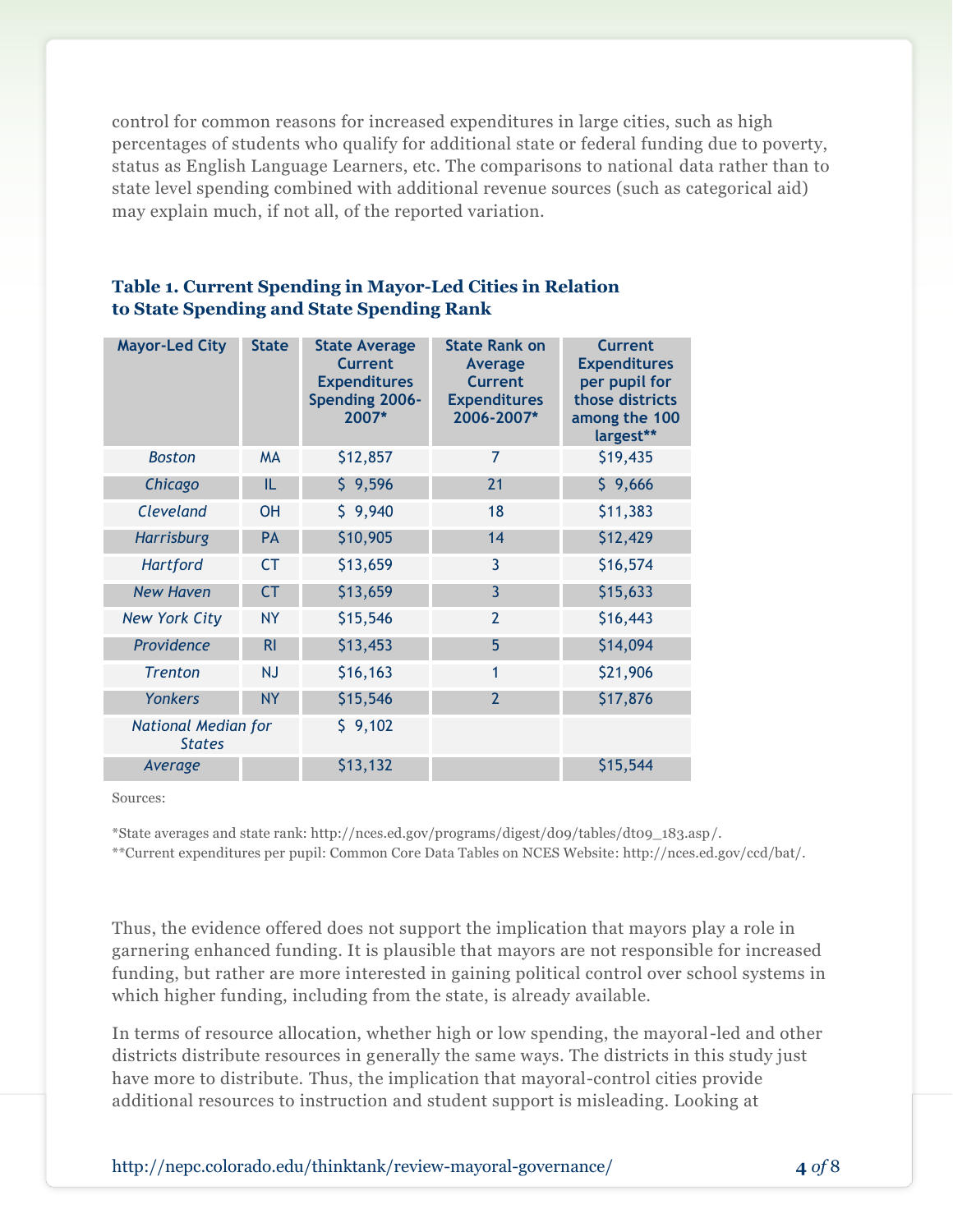allocations by percent is a more appropriate approach of analyzing resource distribution. As shown in Table 2, based on the report's own data, mayor-led districts actually spend a smaller percentage of their budgets on instruction and support services than several of the comparison groups included in the analysis.

|                                                                                             | <b>Instruction</b><br><b>Total</b> | <b>Support</b><br><b>Services</b> | <b>Capital</b><br><b>Projects</b> |
|---------------------------------------------------------------------------------------------|------------------------------------|-----------------------------------|-----------------------------------|
| Mayoral control districts (10)                                                              | 53.2%                              | 32.7%                             | 14.1%                             |
| City districts with >30% and <15,000<br>students (296)                                      | 56.1%                              | 32.4%                             | 11.5%                             |
| City districts with >30% free and<br>reduced-price lunch and 15,000-30,000<br>students (96) | 55.8%                              | 32.5%                             | 11.7%                             |
| City Districts with >30% free and<br>reduced-price lunch and 30,000-60,000<br>students (67) | 54.6%                              | 33.4%                             | 12.0%                             |
| City Districts with >30% free and<br>reduced-price lunch and >60,000 students<br>(32)       | 52.9%                              | 33.1%                             | 14.0%                             |

#### **Table 2. Percent of Total Expenditures in Different Districts Based on Table 4 in Wong and Shen (2013)**

Given the lack of information provided, it is impossible to assess the accuracy of assertions, such as that class sizes are lower and staffing patterns are distinct (see Figure 1 and Table 5 in the report). If these analyses are based on inappropriate comparisons, however, such as to cities in states with much lower overall resource levels, then these findings are highly questionable.

#### **Student Achievement**

The core chapter on student achievement is titled, "Mayoral Accountability Improves Student Achievement," which suggests a clear and unambiguous set of findings. The data show a far more complex picture, however, with a mix of improvements and decreases in achievement. In addition, the analyses in this chapter do not explain or document the claimed statistical controls for student demographics or provide information about statistical significance. The report also does not offer comparisons to other cities that are not operating under mayoral control. These shortcomings significantly diminish confidence in the study's findings.

Surprisingly, this analysis includes Philadelphia and Baltimore. Both cities do not, according to the report's own definition, fall under the category of "mayoral control" but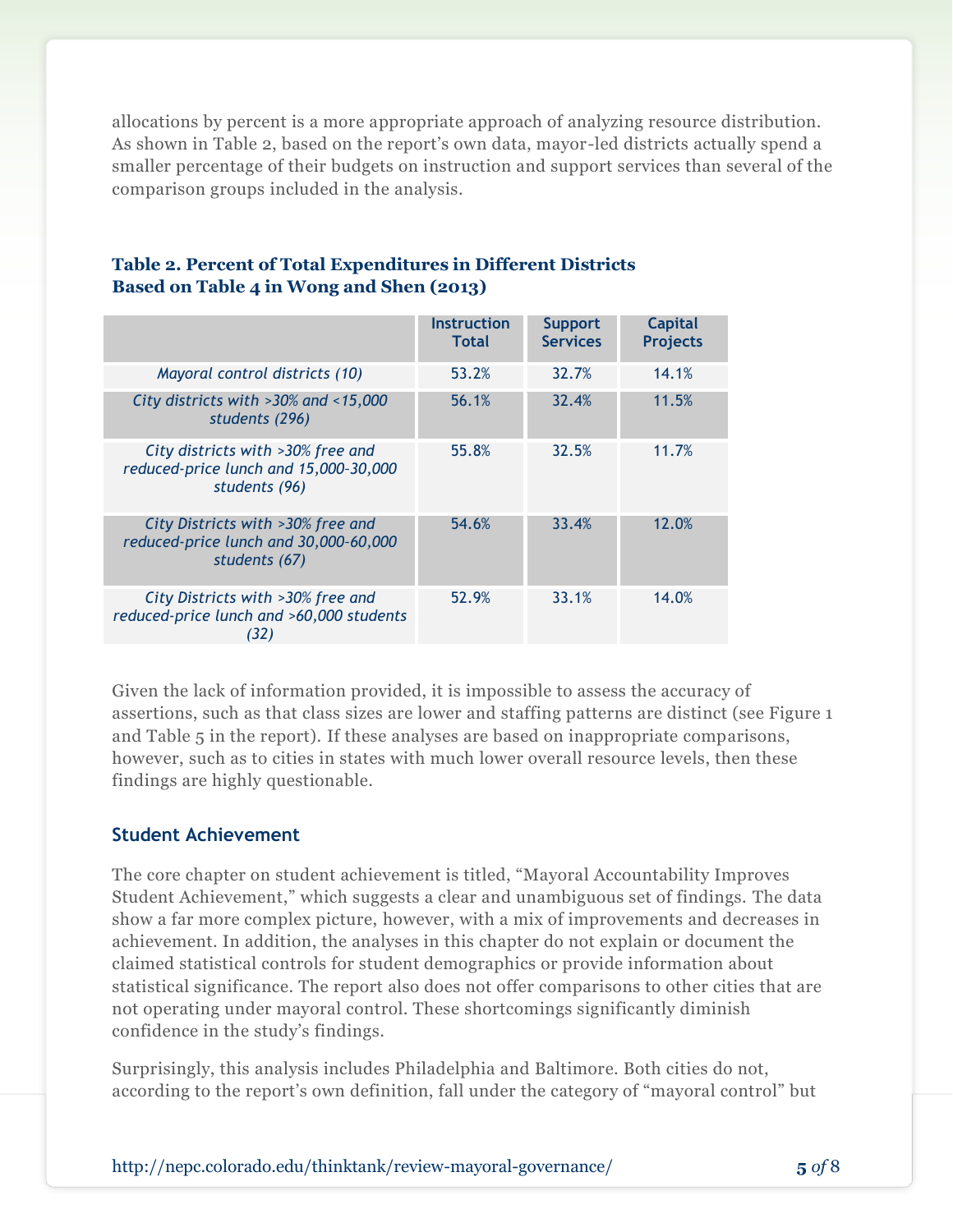are rather "mixed" models, with a combination of state and mayoral control, and neither are included in the fiscal analyses described above. These are two out of the five districts that the report finds made "substantial improvement," however. Without their inclusion, only three out of the nine analyzed districts would have shown improvement by the report's own definitions, with an additional three districts showing a mixed picture and the remaining three districts showing more decreases in comparison to state assessment averages than increases.<sup>2</sup>

In the big city NAEP analysis, the report does not provide comparisons with other cities that participated in these assessments. While conducting such an analysis is beyond the scope of this review, it is worth noting that other non-mayoral led cities made noticeable

## *The fiscal analyses of mayoral-led cities are problematic and do not offer reliable or valid evidence that mayoral control has an influence on the amount or distribution of resources.*

gains during this time period. For example, cities including Atlanta, Houston, and Los Angeles—each of which is governed by an elected school board—all had statistically significant gains on NAEP scores for fourth and eighth grade math and reading. Such gains are inconsistent with the report's contention that existing governance structures are largely dysfunctional.

The chapter titled, "Mayoral Governance and School Performance in Three States, 1999- 2010," offers the most sophisticated analyses in the report. The lack of information about the analyses, however, makes it impossible to assess its validity. These city-level analyses show statistically significant improvements in some locations in some grades and subjects, but does not offer a rationale for why these improvements should be attributed to mayoral control.

## **VI. Review of the Validity of the Findings and Conclusions**

The fiscal analyses of mayoral-led cities are problematic and do not offer reliable or valid evidence that mayoral control has an influence on the amount or distribution of resources. For the most part, the higher per-pupil spending is likely the result of federal, state and local school funding and laws rather than a consequence of mayoral control.

Throughout the achievement analyses, the report highlights positive findings in just a few of the already small set of districts discussed. Repeatedly, the report makes statements suggesting that these findings show the positive impact of mayoral control even though generalized across different tests, different standards, different levels of mayoral control and different comparison years. Nevertheless, the limited discussion of those mayor-led cities in which such gains were not found, coupled with a lack of attention to other cities in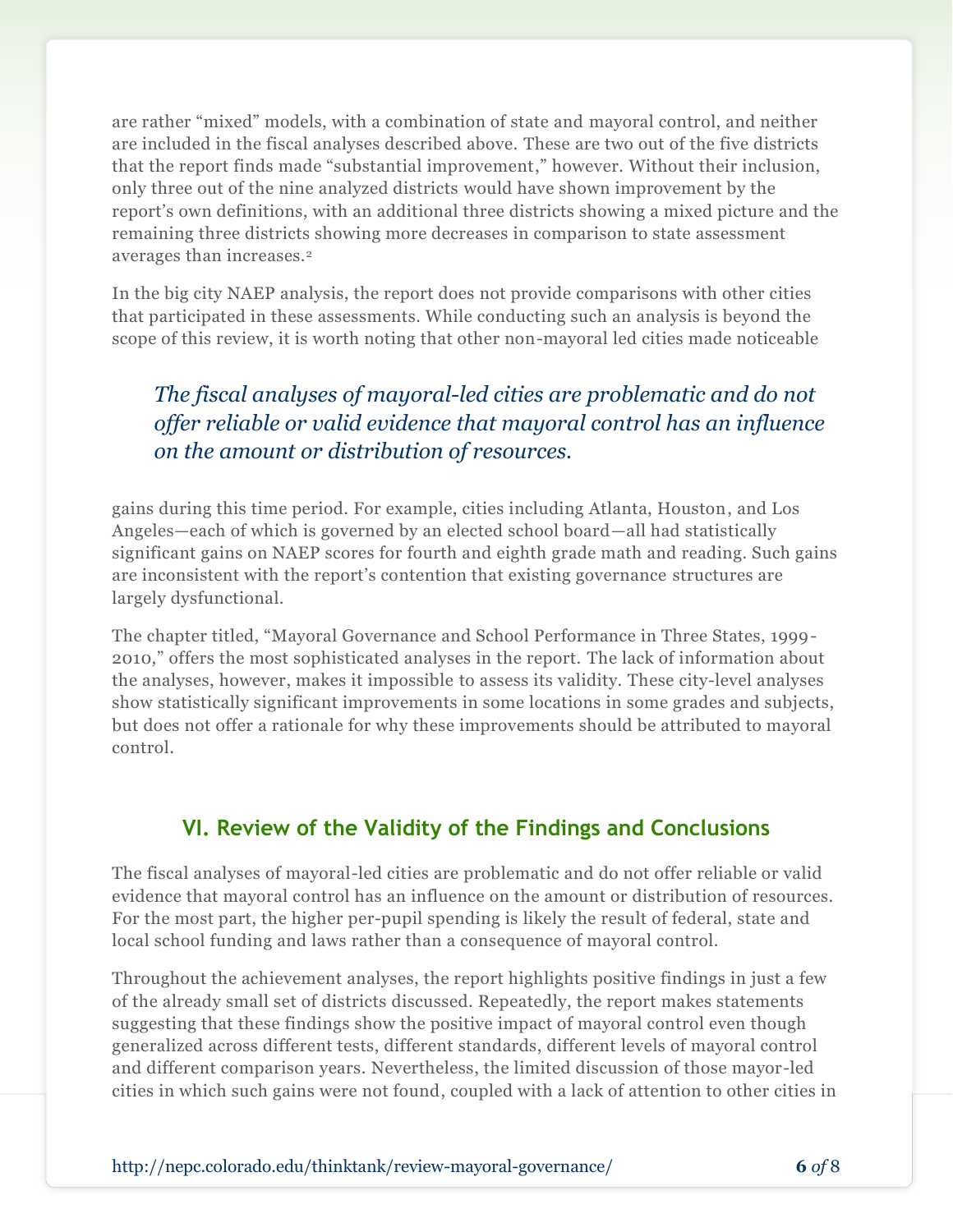the country that saw strong gains without mayoral control, calls into question whether "mayoral control" is appropriately credited with the improvements identified in the report's data.

While the analysis for this report focused on issues related to finance and achievement, the authors conclude their discussion of implications with a number of "observations" that are not based on evidence provided in the report. Among these recommendations are that mayoral governance requires mayors that are "ready to act" (p.50), that mayoral governance should not "rely on early successes" (p. 50), and that, "mayoral control will and ought to—involve diverse providers and charter-school authorizations" (p. 51). Since these recommendations are offered without evidence to support them, making decisions based on them is unwarranted.

## **VII. Usefulness of the Report for Guidance of Policy and Practice**

This report offers useful information about the context for shifts to mayoral control in different cities and the challenges that may arise in such governance changes. However, the issues raised above concerning the analyses around the relationship between mayoral control and fiscal and student achievement outcomes prevent relying on either the report's findings or its recommendations in making policy decisions.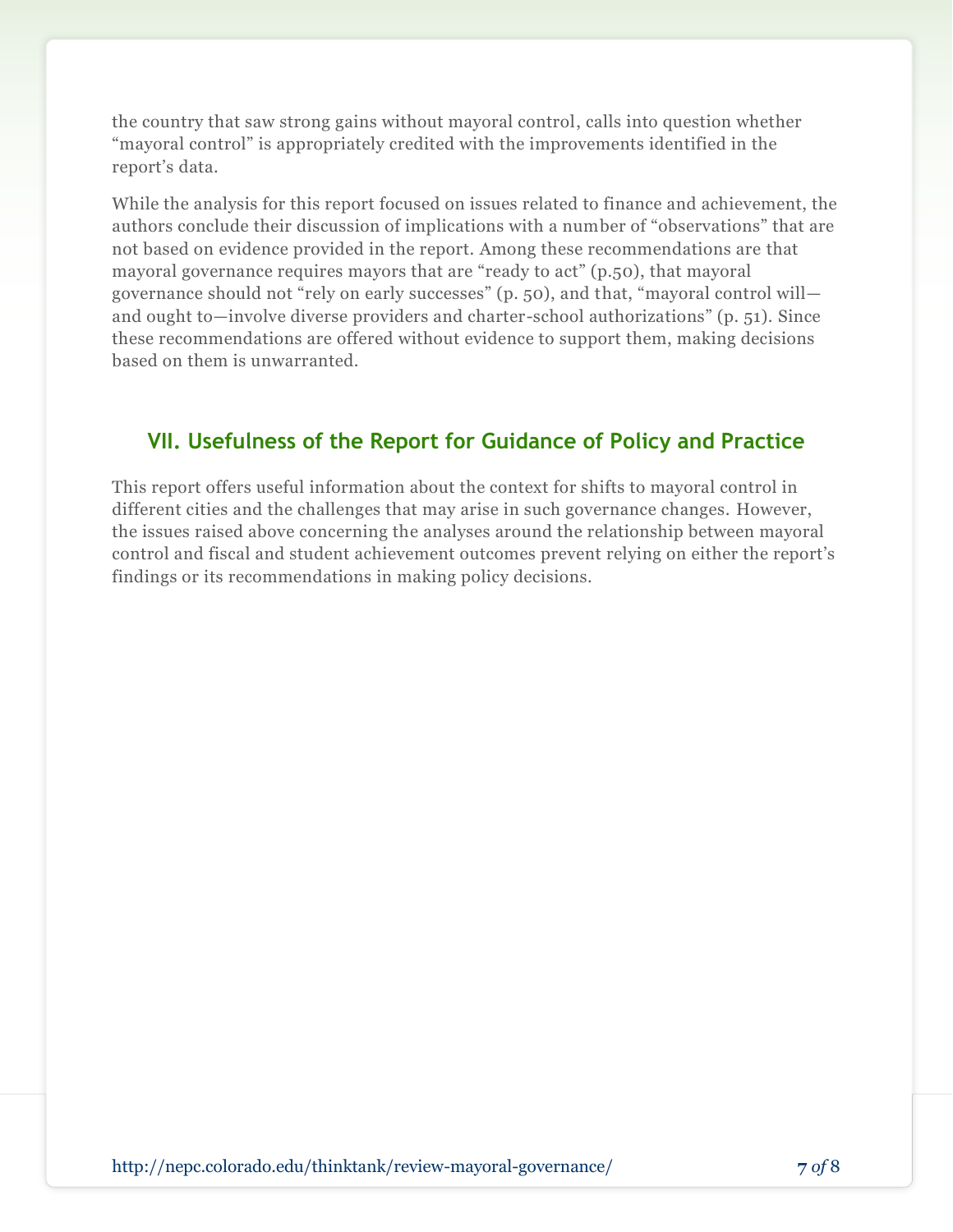## **Notes and References**

1 Wong, K.K. & Shen, F. X. (2013)*. Mayoral Governance and Student Achievement: How Mayor-Led Districts Are Improving School and Student Performance*. Washington, DC: Center for American Progress. Retrieved March 23, 2013, from [http://www.americanprogress.org/wp-content/uploads/2013/03/MayoralControl-6.pdf/](http://www.americanprogress.org/wp-content/uploads/2013/03/MayoralControl-6.pdf).

2 This analysis is based on Table 7 of Wong & Shen (2013), found on pages 27-28.